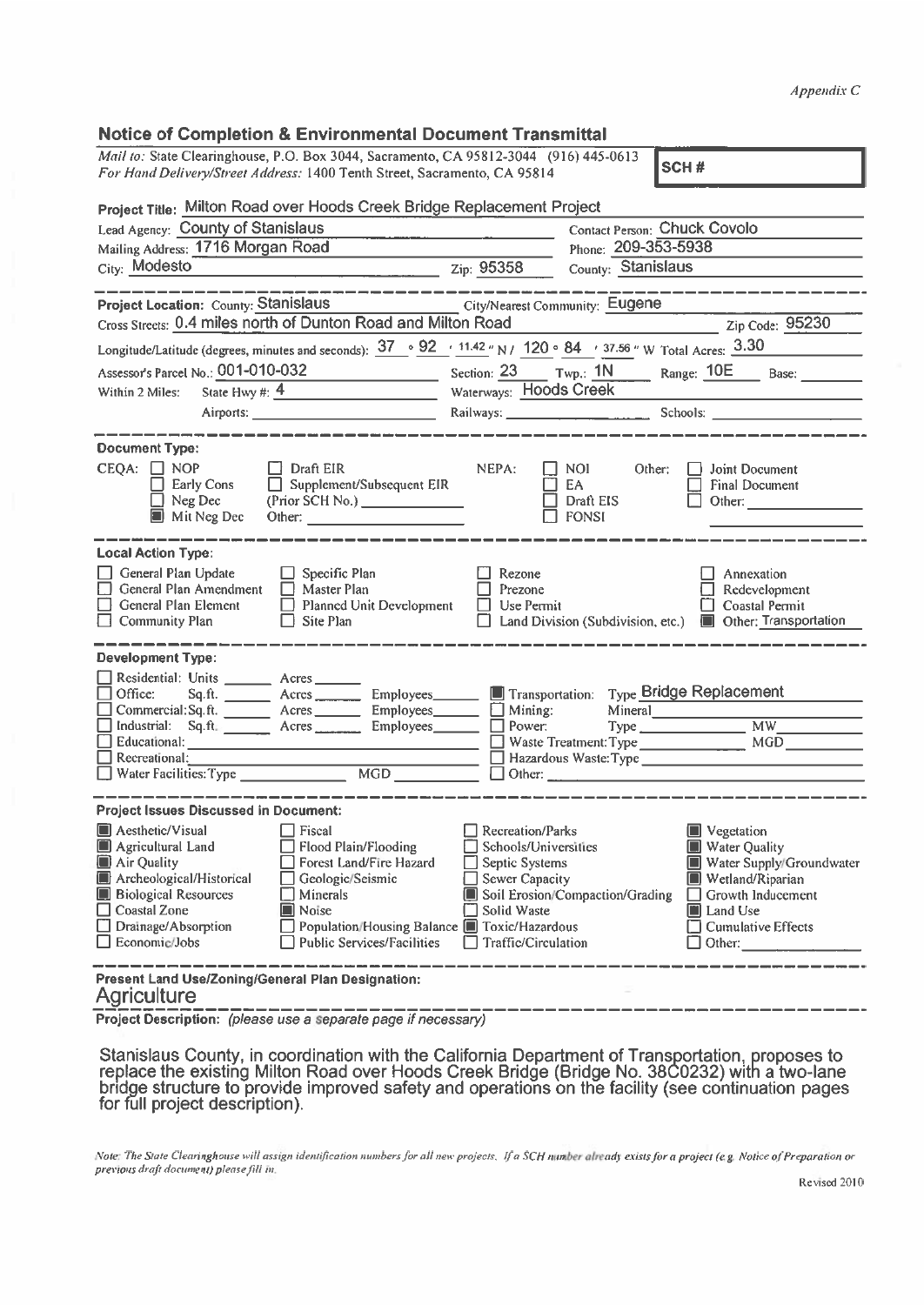## Reviewing Agencies Checklist

|                                     | <b>Reviewing Agencies Checklist</b>                                                                  |                                                            |                |  |  |
|-------------------------------------|------------------------------------------------------------------------------------------------------|------------------------------------------------------------|----------------|--|--|
|                                     | Lead Agencies may recommend State Clearinghouse distribution by marking agencies below with and "X". |                                                            |                |  |  |
|                                     | If you have already sent your document to the agency please denote that with an "S".                 |                                                            |                |  |  |
| S.                                  | Air Resources Board                                                                                  | Office of Historic Preservation                            |                |  |  |
|                                     | Boating & Waterways, Department of                                                                   | Office of Public School Construction                       |                |  |  |
|                                     | California Emergency Management Agency                                                               | Parks & Recreation, Department of                          |                |  |  |
|                                     | California Highway Patrol                                                                            | Pesticide Regulation, Department of                        |                |  |  |
| $S_{-}$                             | Caltrans District # 10                                                                               | <b>Public Utilities Commission</b>                         |                |  |  |
|                                     | <b>Caltrans Division of Aeronautics</b>                                                              | $S -$<br>Regional WQCB # 5                                 |                |  |  |
|                                     | <b>Caltrans Planning</b>                                                                             | <b>Resources Agency</b>                                    |                |  |  |
|                                     | Central Valley Flood Protection Board                                                                | Resources Recycling and Recovery, Department of            |                |  |  |
|                                     | Coachella Valley Mtns. Conservancy                                                                   | S.F. Bay Conservation & Development Comm.                  |                |  |  |
|                                     | <b>Coastal Commission</b>                                                                            | San Gabriel & Lower L.A. Rivers & Mtns. Conservancy        |                |  |  |
|                                     | Colorado River Board                                                                                 | San Joaquin River Conservancy                              |                |  |  |
|                                     | Conservation, Department of                                                                          | Santa Monica Mtns. Conservancy                             |                |  |  |
|                                     | Corrections, Department of                                                                           | <b>State Lands Commission</b>                              |                |  |  |
|                                     | <b>Delta Protection Commission</b>                                                                   | SWRCB: Clean Water Grants                                  |                |  |  |
|                                     | Education, Department of                                                                             | SWRCB: Water Quality                                       |                |  |  |
|                                     | <b>Energy Commission</b>                                                                             | <b>SWRCB: Water Rights</b>                                 |                |  |  |
| S                                   | Fish & Game Region # 4                                                                               | Tahoe Regional Planning Agency                             |                |  |  |
|                                     | Food & Agriculture, Department of                                                                    | Toxic Substances Control, Department of                    |                |  |  |
|                                     | Forestry and Fire Protection, Department of                                                          | Water Resources, Department of                             |                |  |  |
|                                     | General Services, Department of                                                                      |                                                            |                |  |  |
|                                     | Health Services, Department of                                                                       | Other: Stanislaus County Office of Emergency Services<br>S |                |  |  |
|                                     | Housing & Community Development                                                                      | S.<br>Other: Stanislaus County Sheriff                     |                |  |  |
|                                     | Native American Heritage Commission                                                                  |                                                            |                |  |  |
|                                     | Local Public Review Period (to be filled in by lead agency)                                          |                                                            |                |  |  |
|                                     |                                                                                                      |                                                            |                |  |  |
| Starting Date Tuesday, May 17, 2022 |                                                                                                      | Ending Date Friday, June 17, 2022                          |                |  |  |
|                                     | Lead Agency (Complete if applicable):                                                                |                                                            |                |  |  |
|                                     | <b>Consulting Firm: Dokken Engineering</b>                                                           | Applicant: Chuck Covolo                                    |                |  |  |
|                                     | Address: 110 Blue Ravine Road, Suite 200                                                             | Address: 1716 Morgan Road                                  |                |  |  |
|                                     | City/State/Zip: Folsom, CA 95630                                                                     | City/State/Zip: Modesto, CA 95358-5805                     |                |  |  |
|                                     | Contact: Sarah Holm                                                                                  | Phone: 209-353-5938                                        |                |  |  |
|                                     | Phone: 916-858-0642                                                                                  |                                                            |                |  |  |
|                                     |                                                                                                      |                                                            |                |  |  |
|                                     | Signature of Lead Agency Representative:                                                             |                                                            | Date: $5/16/5$ |  |  |

Authority cited: Section 21083, Public Resources Code. Reference: Section 21161, Public Resources Code.

╱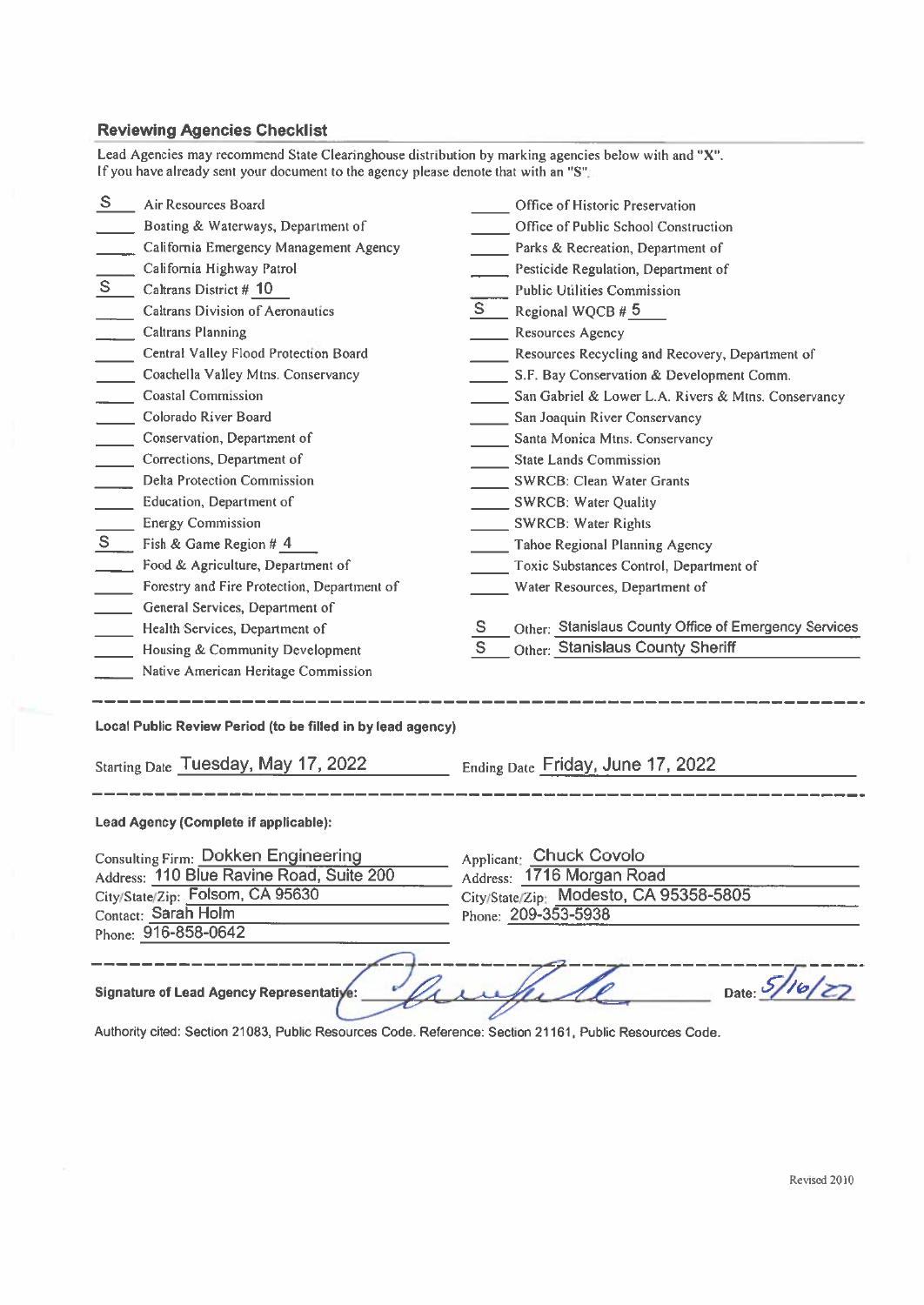## Milton Road over Hoods Creek Bridge Replacement Notice of Completion Continued Project Description

The Milton Road over Hoods Creek Bridge is located in the northern par<sup>t</sup> of Stanislaus County, California approximately 1.6 miles south of State Route 4, Section 23, Township 1N, Range 10E (37.921142 N, 120.843756 W). The existing Milton Road over Hoods Creek Bridge was constructed in 1931 and is <sup>a</sup> north-south two-lane road classified as <sup>a</sup> Major Collector Rural Road connecting Stanislaus County and San Joaquin County. Currently, the existing 123-footlong bridge has an average daily traffic (ADT) of approximately 1,778 vehicles per day. The existing bridge has been flagged as Functionally Obsolete by Caltrans under the Federal Highway Administration (FHWA) prescribed inspection criteria. The Project is needed to meet current structural design standards to provide improved safety and operations on the facility.

The existing 6-span reinforced T-beam bridge is 123 feet long and 22.3 feet wide. The bridge replacement would be <sup>a</sup> two-span, cast-in-place post-tensioned slab bridge supported on skewed abutments and <sup>a</sup> row of 24" diameter pile extension. The bridge structure would be 126' long, 32' wide and would include two 11-foot lanes with 3-foot shoulders and 2-foot-wide Concrete Barrier Type 85. The bridge will be supported on seat type abutments founded on cast-in-steel-shell piles and <sup>a</sup> pier founded on pile extensions. The design will meet current American Association of State Highway and Transportation Officials (AASHTO) standards and Stockton East Water District (SEWD) requirements. This Project is included in the Fiscal Years 2018/2019 Federal Transportation Improvement (FTIP) and is funded through the Highway Bridge Program.

It is anticipated that excavators, dozers, dump trucks, concrete trucks, drill rigs, and concrete pumps will be required to construct the new bridge.

There are existing overhead electrical lines on the east of the roadway that will require relocation. Close coordination with the local utility companies will be carried out in order to manage the temporary and/or permanen<sup>t</sup> relocation of these utilities. No permanen<sup>t</sup> right of way acquisition is anticipated for the new bridge, but temporary right of way would be needed from two adjacent properties to detour Milton Road over the creek upstream or downstream of the existing bridge. Milton Road over Hoods Creek will remain open during construction by creating <sup>a</sup> temporary road immediately east or west of the existing bridge.

Construction within Riverine — Hoods Creek would be limited to temporary ground disturbance associated with construction activities, installation of <sup>a</sup> temporary water diversion, and minimal permanen<sup>t</sup> fills as <sup>a</sup> result of foundation removal and repairs and rock slope protection to preven<sup>t</sup> erosion. A water diversion will be installed if water is presen<sup>t</sup> within the channel. This diversion will accommodate the normal flow of Riverine — Hoods Creek. The temporary water diversion plan will ultimately be designed by the contractor but will likely consist of plastic sheeting and sand or gravel bags, or similar material, to temporarily re-direct flows through a temporary culvert. A temporary road will be constructed over the temporary culvert to